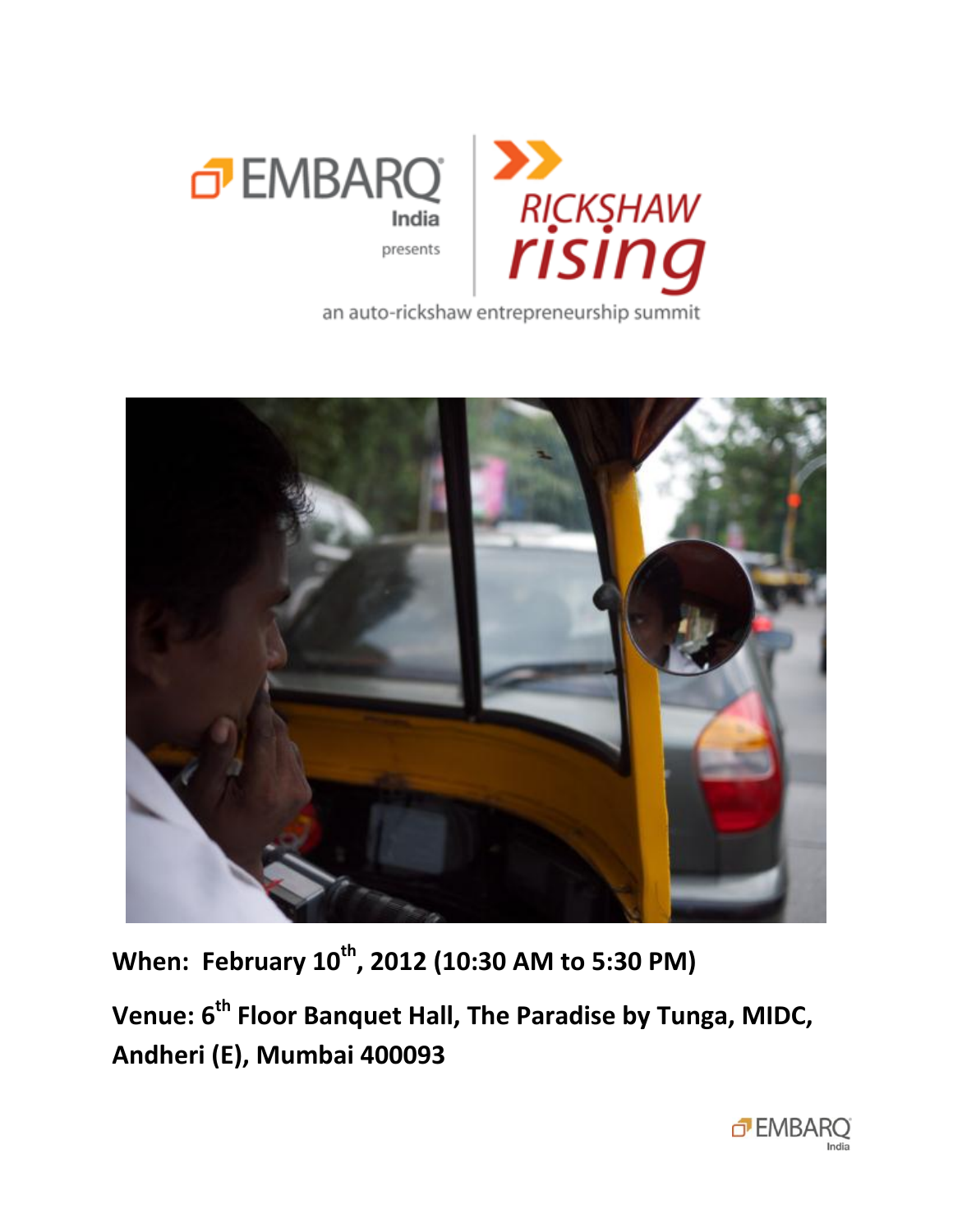# **Rickshaw Rising – An Auto-rickshaw Entrepreneurship Summit**

### **Opportunity**

Auto-rickshaw services in Indian cities are predominantly unorganized in nature, wherein services are provided by individual owners/operators competing against each other for the passenger market. This structure, coupled with improper governance, has created significant problems for drivers/passengers, and resulted in negative externalities in the economic, environmental, and social realms. Given that the unorganized structure is a major contributor to the problems afflicting this sector, the opportunity to address these problems lies in the promotion of organized fleet services. Fleet-based auto-rickshaw services can bring notable benefits such as i) brand image, ii) fleet management, iii) introduction of technology to provide dial-a-rickshaw (DAR) services, iv) improvements in operational efficiencies through fleet management, and v) employment benefits to drivers (insurance and advertising revenues).

#### **Way Forward**

Given the size of the auto-rickshaw market in Indian cities, scaling-up of entrepreneur-driven fleet autorickshaw services would be important to realize the potential of these services to bring positive change in the auto-rickshaw sector. In addition to the business case, highlighting the "green" (social/ environmental) benefits of fleet services provides the biggest opportunity to attract social investors.

- *Environmental benefits*: Fleet-based DAR services can help mitigate environmental impacts of auto-rickshaws through improvements in operational efficiencies (reduction of avoidable emissions from empty trips<sup>1</sup> by linking supply to demand) and fleet maintenance programs.
- *Social benefits for auto-rickshaw drivers*: Provision of fleet-based DAR services can improve the socio-economic condition of drivers by providing them with access to employment benefits, and additional revenue sources such as advertising.
- *Social benefits for passengers*: Social equity by way of accessible and affordable transportation choices for elderly, women, disabled, and children is a core aspect of promoting sustainable transport services. Fleet DAR services can help meet this goal by providing household access to auto-rickshaws through centralized calling facilities.

#### **Entrepreneurship Summit**

 $\overline{\phantom{a}}$ 

Recognizing the importance of promoting green entrepreneurship in the auto-rickshaw sector in Indian cities, EMBARQ India will be organizing an entrepreneurship summit on February 10<sup>th</sup>, 2012 in Mumbai. This summit is planned to serve as the platform for discussions between entrepreneurs, investors, experts and regulators/decision makers on the challenges and opportunities in promoting green entrepreneurs, forging future partnerships between investors and entrepreneurs, and creating the enabling regulatory and policy environment to initiate and scale-up such services that can achieve triplebottom line benefits in this important urban transport sector in Indian cities.

<sup>&</sup>lt;sup>1</sup> Research conducted by EMBARQ India shows that empty trips in cities can account for up to 25% of total daily trips, providing a significant opportunity to address these excess emissions.